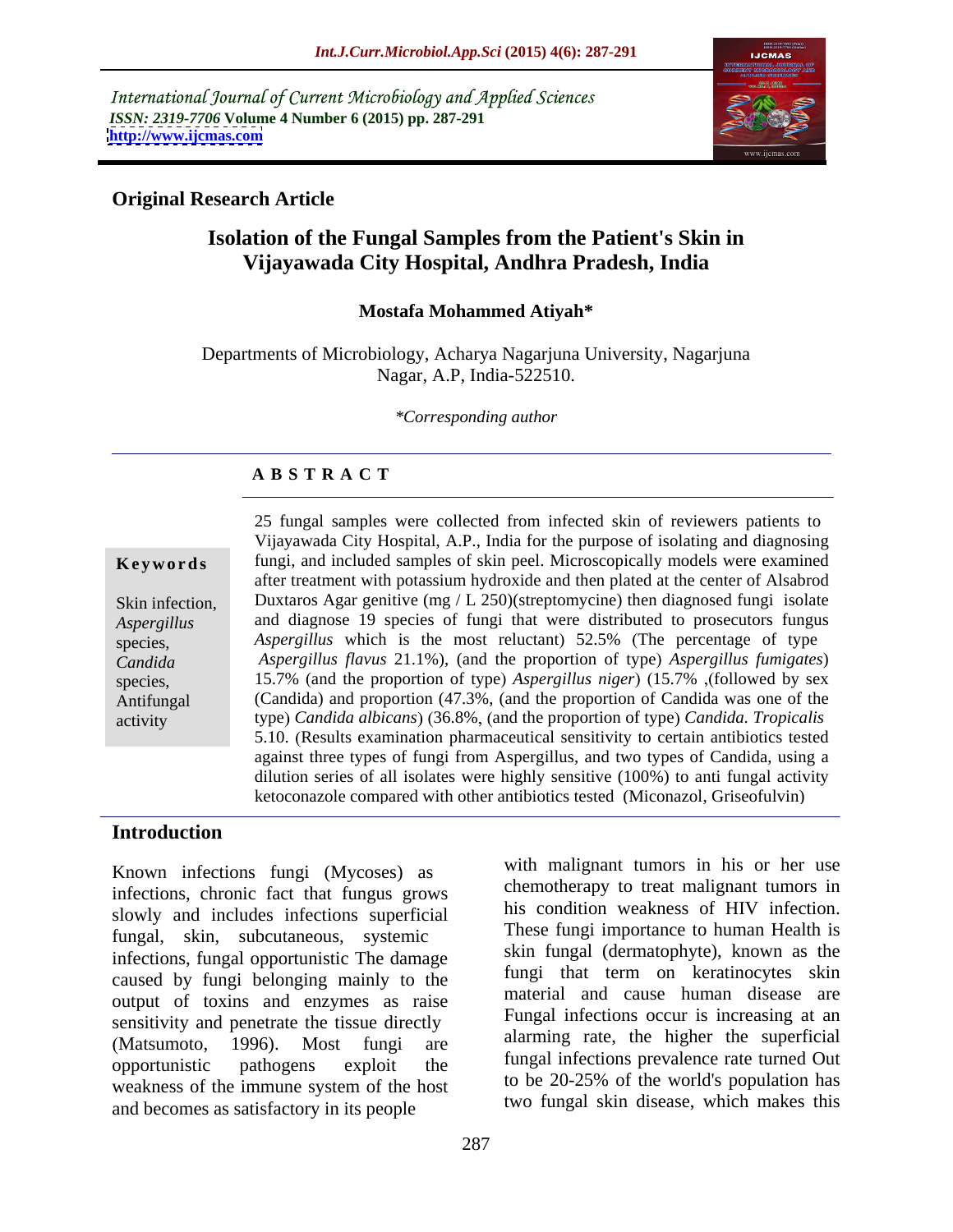one of the most common forms of infection incubated for 3-7 days at 250C fungus and (Havlickova *et al.,* 2008). Fungal infections are extremely common in the tropical region and some are dangerous and even deadly. They produce a variety of injuries, ranging from superficial skin infection to invade the Internal device (systemic disease) (Patel *et al.,* 2010). This fungus has become a health This included the use of the test (Agar-well problem, especially for people weakened immune. Skin infection due to the skin has become a major health problem affecting three antibiotics fungal fungi isolated children adolescents and adult. against a (Miconazole, Griseofulvin,

# **Materials and Methods**

In this study, it has been studied 25 cases of patients Mahlahalemradjaan hospital in the The preparation of the foundation solution city of Vijayawada. It was the sampling fungal antibiotic used and the concentration Bosta medical sterile scalpel for skin peels of 10,000 micrograms / ml and by the way from the injury was taking detailed history (10) having been put 5 ml of material of the patient and clinical examination (Dmethylsovluxada) (DMSO) concentration direct microscopic examination was of 100% in the tube sealed (Vail) was added conducted in 10% potassium hydroxide (KOH) in samples from the husks of the solution vigorously using Carburetor Rotor skin, and by placing a drop of clean glass slide solution with Some skin peels and solution concentration of 10,000 covered with a lid slide and passed three times in a flame benzene lamp to accelerate attended by a concentration of 1000 the dissolving keratin and after a period of 15 minutes and after melting associated with anti fungal and by adding 10 ml of solution the fabric and turn it into a soft and serene (DMSO) concentration of 100% to 1 ml of texture by potassium hydroxide solution pressure on the slide Bosta Loeb cover in micrograms / ml, solution left under room order to crush the fabric and published in the temperature for 30 minutes before use, and form of a thin layer, and dab samples  $(\beta \cdot \alpha)$  after the previous preparations followed lacto phenol blue cotton), and this process facilitates Show fungal structures under a microscope using micro-magnification 1. Taking 0.2 mL of vaccine innate minutes power and then to note the major strands of using a sterile pipette (Micropipette) and fungal spores and false or truth in positive posted on the center surface (ESDA)

It was isolated fungal pathogens on Sabouroud of dextrose agar (SDA), and streptomycin was added to prevent the growth of bacteria. The plates were

incubated for 48 hours at 37C and then were studied colonies (Barron, 1968; Ellis, 1971; Raper and Funnel, 1977).

# **Drug Sensitivity test for fungi**

diffusion method) was the measurement of effectivenessor inhibitory capacity of the Ketoconazole) (Gupte, 1999).

# **Preparation of antifungal**

to 50 mg of each Drug then shake the (Vortex mixer), and this is the basis for the solution concentration of 10,000 micrograms / ml then dilute solution was micrograms / ml of the base solution to an (DMSO) concentration of 100% to 1 ml of the base solution concentration of 10,000 micrograms / ml, solution left under room

samples. previously record in Petri dishes using a these steps.<br>1. Taking 0.2 mL of vaccine innate minutes glass rod (Spreader) is a character (L) and sterilized with alcohol and flame. The dishes were left for 30 minutes in order to allow the vaccine to be absorbed innate by the middle.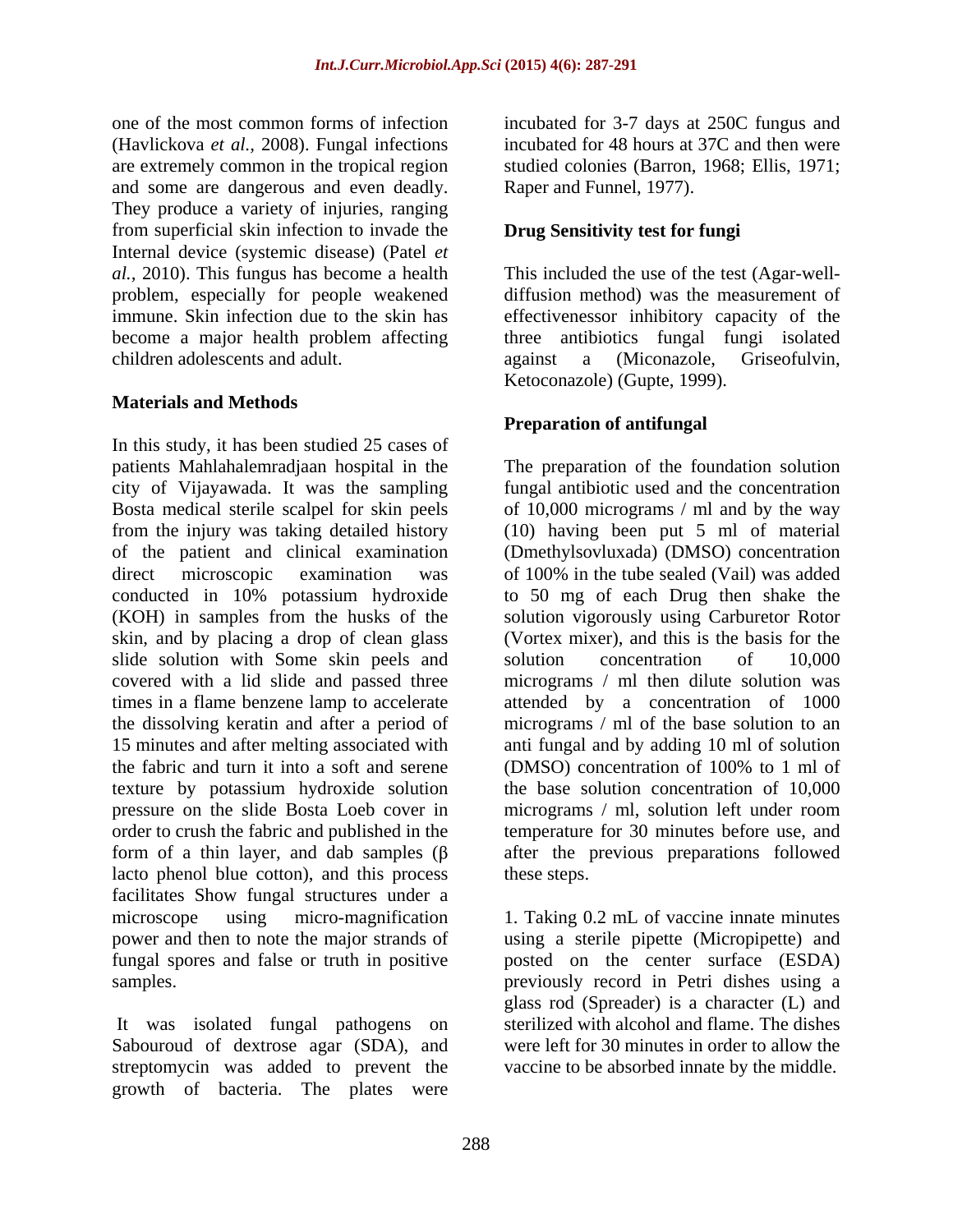3. 0.1 ml of fungal antibiotic solution was prepared in advance to each hole using was *Candida* sex, *Aspergillus* prosecutors sterile absorbent minutes (Micropipette), the more races undecided), Test the sensitivity dishes were incubated at  $28^{\circ}$  C for  $(2-5)$  of fungi isolated innate tendency of some days, Qatar has been measuring the antibiotics measurement results (mm) inhibition of the growth area (Inhibition zone) in units of a millimeter (Prize *et al.*, of AGRO-quarters. As opponents showed

Results were analyzed statistically using Chi-square  $(X2)$  Qi-square by 21 to test the morale of all transactions used in the study

Microscopic examination showed the direct of the time. results of the presence of fungal strands of

2. Worked five drill diameter of 5 mm in the false and real budding spores. Included total center inoculated by Saqib Corky, one of of 25 samples total sample 0.10 a sample of them represents a control (19). female and 15 male sample, 19 fungi 1990). Alkatokonasulfalh very few to prevent the **Statistical analysis Statistical analysis** isolated a fungus shown in (Table 1) and ratios shown in the chart Alebana (I), and antibiotics measurement results (mm) diameters to discourage fungal growth areas growth of fungus tested the effectiveness against fungi Aspergillus direction (Miconazole, Griseofulvin) and appeared in the (table) and ratios in the chart (II).

at the level of probability of 0.01. superficial and included a large group of **Results and Discussion** Vijayawada, Andhra Pradesh, India. The This study constitutes dermatophytosis patients attending hospital patients from temperature in these areas is very high most of the time.

| Name of the<br>fungi               |                  | growth inhibition zone (mm) |              |
|------------------------------------|------------------|-----------------------------|--------------|
| Antifungal<br>activity             |                  |                             |              |
|                                    | <b>Miconazol</b> | Griseofulvin                | Ketoconazole |
| <b>Aspergillus</b><br>flavus       |                  |                             | 17           |
| Aspergillus.<br><b>Fumigates</b>   | $\boldsymbol{0}$ |                             | O            |
| <b>Aspergillus</b><br><b>Niger</b> | 10               | 11                          | 18           |
| Candida<br>albicans                |                  |                             | 21           |
| Candida.<br><b>Tropicalis</b>      |                  |                             | 8            |

**Table.1** Isolation of fungi from patient sample skin at city Vijayawada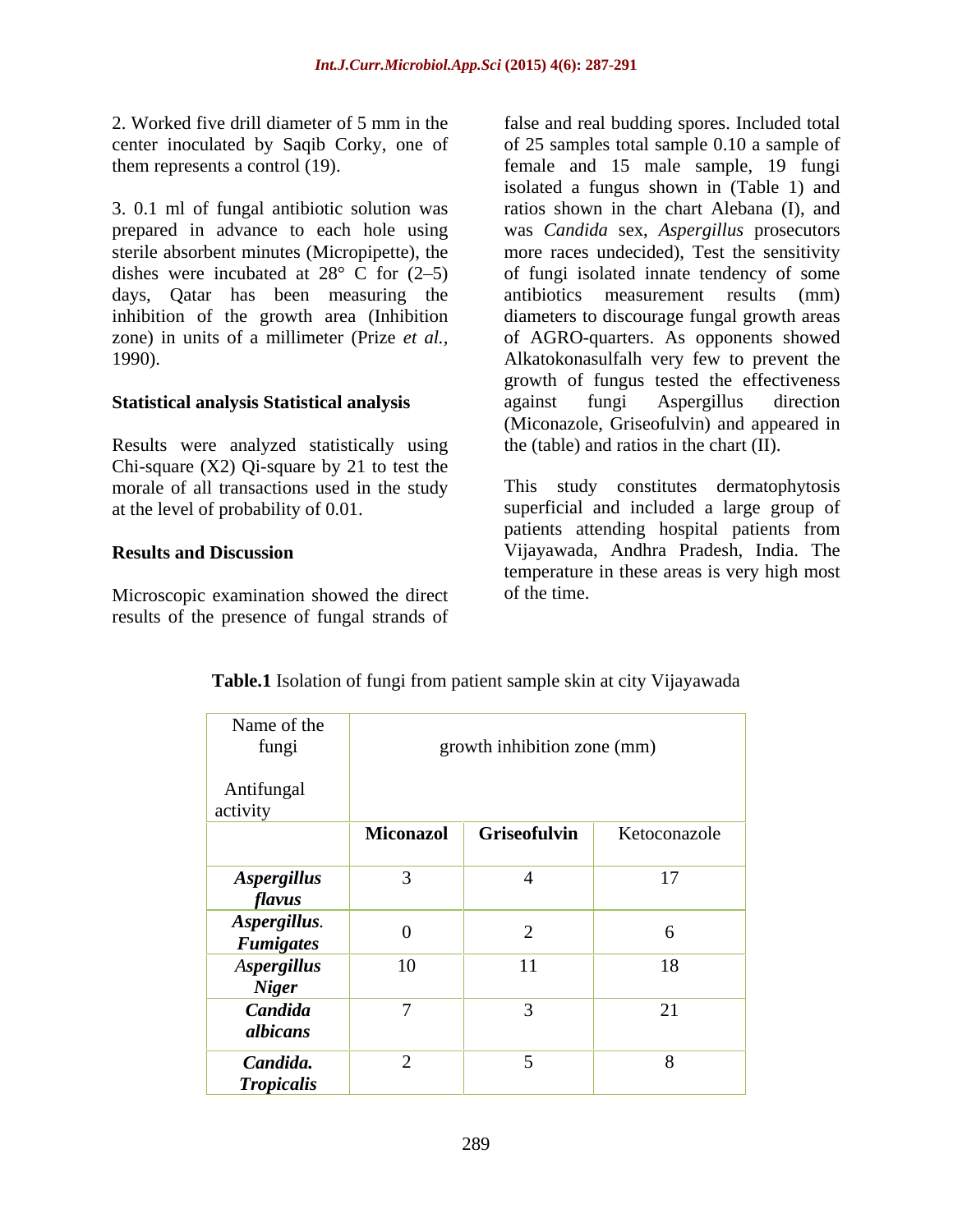#### *Int.J.Curr.Microbiol.App.Sci* **(2015) 4(6): 287-291**

| Name of the fungus         | Number of fungi $\vert$ %              |      |
|----------------------------|----------------------------------------|------|
|                            | present in patient<br>sample from skin |      |
| Aspergillus flavus         |                                        | 21.1 |
| Aspergillus. Fumigates     |                                        | 15.7 |
| Aspergillus niger          |                                        | 15.7 |
| Candida albicans           |                                        | 36.8 |
| <b>Gandida. Tropicalis</b> |                                        | 10.5 |
| <b>Total</b>               | 19                                     | 100  |

**Table.2** Drug sensitivity test isolation the direction of fungl

facilitate fungal growth. The majority of risk and awareness of preventive measures cases of mycosis superficial cutaneous by following better standards of personal belong to a group of male and female sex. hygiene will help in reducing the prevalence This is explained by the fact that this group of this disease among the community The is very active and involved in outdoor present study gives an insight about the activity and over the past decades, has been a growing number of filamentous fungi skin part of Andhra Pradesh in India which being acknowledged agents of skin infections in rural population and lack of knowledge humans, the fungus is onychomycosis such about the disease differed from other areas as Aspergillus Niger has been the most in chronicity and involving mixed sites. In commonly isolated clinical isolate (10) case of commonest lesion, species isolated percent of (52.5%) of the cases and in and other variables it is similar to other parts Candida (9) percent of (47.3%) of the cases, both male and female. Should not be overlooked isolate the mold of the sample coetaneous because they cause almost similar lesion produced by genuine leather. The authors express gratefulness to<br>We conclude that in addition to skin and laboratory in Vijayawada and Acharya fungus is onychomycosis also highlights the important reasons for superficial mycosis. Microbiology for providing the facilities to Therefore, also be considered in this fungus should be to treat antifungal Alastewaiah okan Anti Kithonzul antibiotics more effective direction of fungal isolates ratio High temperature, humidity and sweating<br>
a Feacilitate fungal growth. The majority of<br>
frisk and awareness of preventive measures<br>
cases of myosis superficial cutaneous by following better standards of personal<br>
beholomic

Dermatophytosis is a major public health problem is intricately linked with  $204$ .

High temperature, humidity and sweating Health education among the population at etiological agents of dematophytosis in this about the disease differed from other areas of India

### **Acknowledgement**

The authors express gratefulness to laboratory in Vijayawada and Acharya Nagar juna University, Department execute these studies**.**

### **References**

100%). Barron, G.L. 1968. The genera of Barron, G.L. 1968. The genera of hyphomycetes from soil Robert, E. Krieger Publ. Co., New York. Pp. 364.